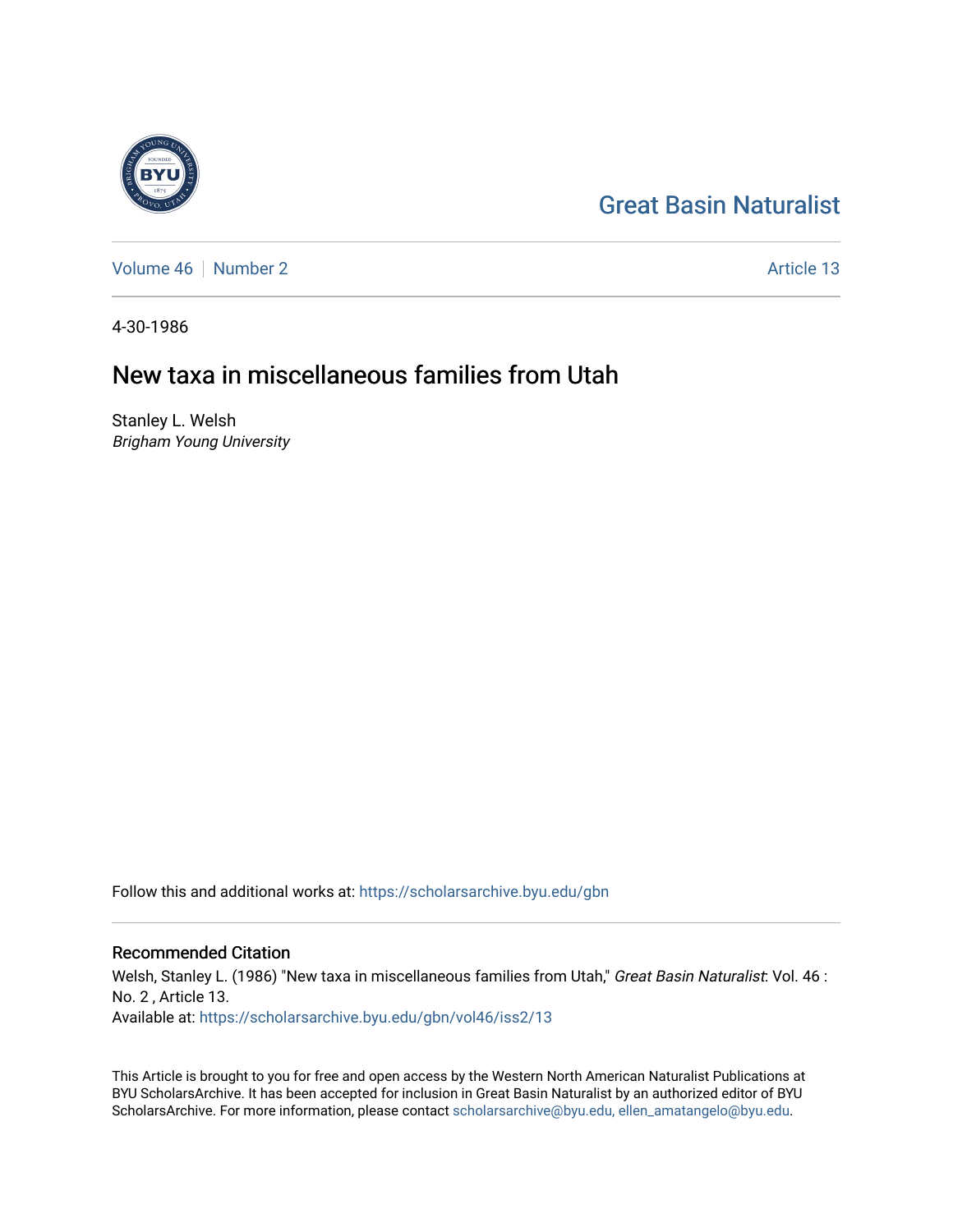## NEWTAXA INMISCELLANEOUS FAMILIES FROM UTAH

Stanley L. Welsh'

ABSTRACT. —Named are the following: Astragalus limnocharis Barneby var. tabulaeus Welsh var. nov., from the pass between Boulder Mountain and the Table Cliff Plateau, Garfield County, Utah; A. eremiticus Sheldon var. ampularioides Welsh var. nov. from Washington County, Utah; Lupinus argenteus Pursh var. moabensis Welsh var. nov., from southeastern Utah, validated by inclusion of a Latin diagnosis; Erigeron zothecinus Welsh sp. nov. described from moist alcoves along Lake Powell, eastern Kane County, Utah; Cleomella palmerana Jones var. goodrichii Welsh var. nov. described from Uintah County, Utah; Arahis vivariensis Welsh sp. nov. named from northeastern Uintah County, Utah; Draba kassii Welsh sp. nov. described from material taken in the Deep Creek Mountains, western Tooele County, Utah.

A curious, small-flowered Astragalus was dis covered by Sherel Goodrich and me immediately north of the pass between Boulder Mountain and Table ClifF Plateau 20 June 1981. The material was first taken to be an extension of the similar A. montii Welsh from much farther north on the Wasatch Plateau, primarily on the basis of the pink-purple flowers. However, the wing tips are not white, and the flowers average smaller than in that taxon. Placement with the geographically nearer and morphologically more similar A. limnocharis Barneby became evident with additional study. The flower size, shape of petals, and pod size and conformation fit well within the range for A. limnocharis. The strongly soboliferous habit and pink-purple flowers are notably different, however. The soboliferous habit is an adaptation that allows occupation of the steep slopes where the plants grow, a habitat not usually occupied by A. lim nocharis proper. The presence of sobols might represent merely an ecological response to the creeping mantle on the slopes, but it is readily apparent both in the field and in herbarium spec imens.

The plants from adjacent to the Table Cliff Plateau are named as follows:

Astragalus limnocharis Barneby var. tabulaeus Welsh var. nov. Planta persimilis Astragalo limnochari Barneby in floribus et fructus sed in caudicibus soboliferis et floribus purpureis differt.

Type: USA: Utah. Garfield Co., T34S, RIW, SE/SW S22, ca 2,930 m in <sup>a</sup> Pinus longaeva

community, on the White Limestone Member of the Wasatch Formation, on <sup>a</sup>60%-70% southfacing slope, 20 June 1981, S. L. Welsh 20666 (Holotype BRY; 2 isotypes distributed previ ously as A. montii).

ADDITIONAL SPECIMENS: Utah. Garfield Co., same approximate locality and date as the holotype, S. L. Welsh 20667, 20667a, and S. Goodrich 15662, 15669 (all BRY).

Growing on the Chinle Formation west of the Gunlock intersection at Shem, Washington County, Utah, is a second more or less distinctive phase of Astragalus eremiticus Sheldon. The plants simulate A. ampullarius in having subterranean caudices and short, broad, longstipitate pods. The pods are smaller than in A. ampullarius, but the stems recline as in that species. The elongate many-flowered racemes are similar to those of typical A. eremiticus, which occurs elsewhere in the county, but the flowers are more numerous (up to 45), the pe duncles more elongate (up to 21 cm), the raceme very lax in fruit (up to 25 cm), and the pods are tumid and truncate to obtuse basally and 8-15 (18) mm long and 6-12 mm wide. Pods of some plants from elsewhere in Washington County are tumid but not as abruptly broadened or as broad as in the Shivwits plants. And, when the pods are tumid, the other features are as in typical E. eremiticus. The habitat consists of barren silty clays of the Chinle Formation, a stratum supporting A. ampullarius in all its known localities. Because of the similarities to A. ampullarius, this distinctive phase is designated as fol lows:

<sup>&#</sup>x27;Life Science Museum and Department of Botany and Range Science. Brigham Young University, Provo, Utah 84602.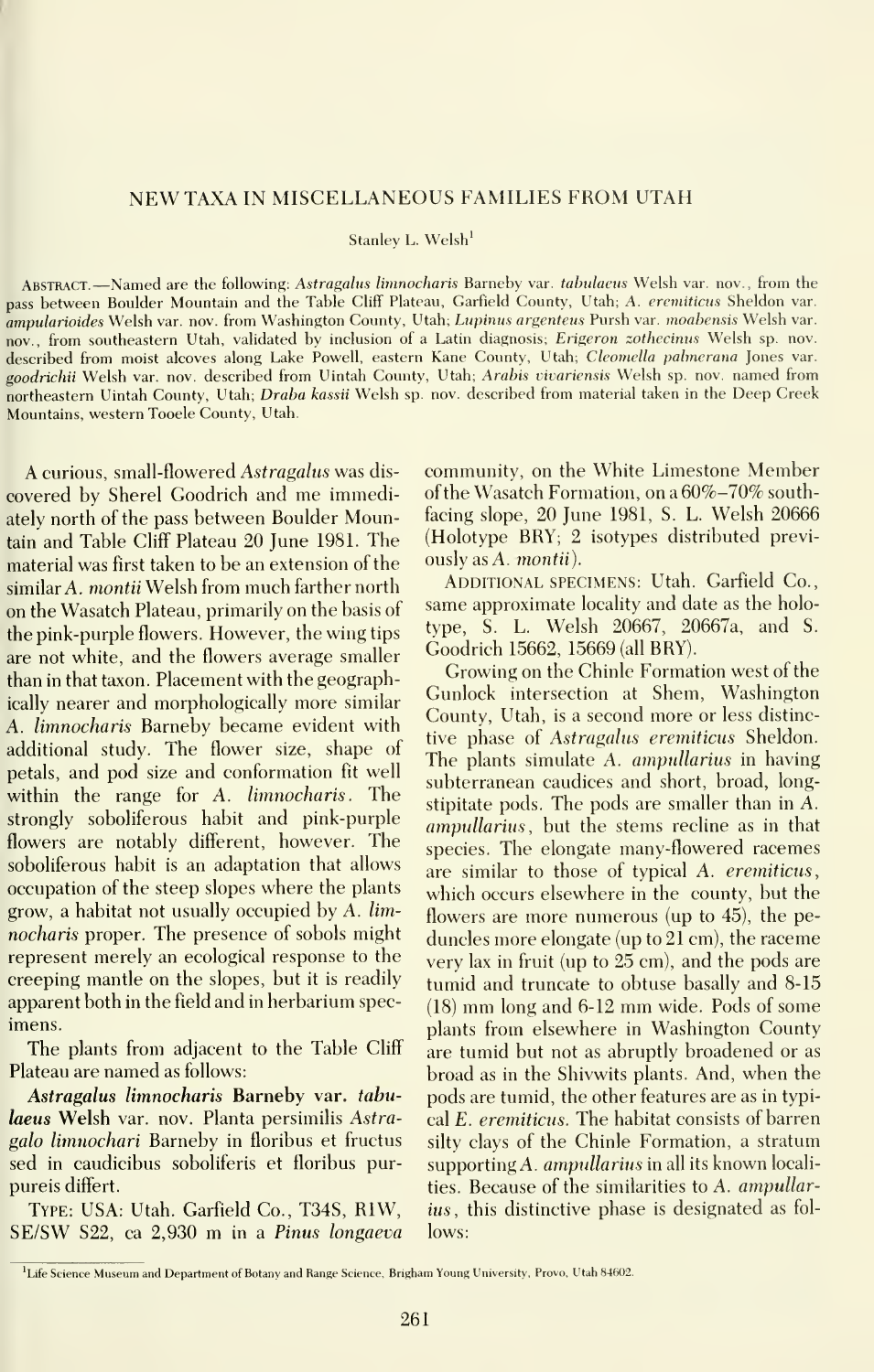Astragalus eremiticus Sheldon var. ampullarioides Welsh var. nov. Planta similis A. eremitico var. eremitico in racemis et floribus sed in leguminibus brevioribus et latioribus et caudicibus subterraneis difFert, et similis A. ampullario in leguminibus formis et caudicibus subterraneis sed in racemis elongatis et floribus plus numerosis et coloris flavis differt.

Type: USA: Utah. Washington Co., T41S, R17W, N of Highway 91 at Shivwits, 1050 m elev., 21 Apr. 1982, S. L. Welsh and N. D. Atwood 21049 (Holotype BRY; an isotype dis tributed previously as A. eremiticus Sheld.).

ADDITIONAL SPECIMENS: Utah. Washington Co., ibid., 4 May 1976, N. D. Atwood 6586 (BRY); ibid., 9 June 1983, L. C. Higgins and N. D. Atwood 13683 (BRY); ibid., Mav 1985, S. L. Welsh 23456 (BRY).

The plants are evidently relished by live stock, and in most years the inflorescences are eaten. The extent of the population is un known.

The presumption was made by Welsh (1978, p. 326) that a name proposed by Dunn and Harmon for the large flowered phase of Lupinus argenteus in southeastern Utah had been or was about to be effectively and validly published. That name, it turns out, was never published by Dunn and Harmon and was ef fectively but not validly published as a nomen nudum by Welsh. To correct that imperfection the name is here published with a Latin diagnosis:

Lupinus argenteus var. moabensis Welsh var. nov. [L. argenteus var. moabensis Welsh, nom. nud. ; L. argenteus ssp. moabensis Dunn & Harmon ex Welsh, nom. nud.]. A var. ar genteo caeterius persimili floribus maximus, alis 12-14 (nee 8-12) mm longis differt.

Type: USA: Utah. Grand Co.: Professor Valley Ranch, T24S, R23E, S27, 1,342 m elev., sandy soil, 28 April 1977, S. L. Welsh and K. Taylor (Mastin) 14632 (Holotype BRY; Isotype NY, and 8 others distributed previously).

ADDITIONAL SPECIMENS: Utah. Grand Co., <sup>5</sup> km W of Deadhorse Point, <sup>26</sup> May 1950, W. P. Cottam 12107; ibid., 2 km <sup>S</sup> of Landscape Arch, 19 May 1949, B. F. Harrison 11414; ibid., <sup>3</sup> June 1963, S. L. Welsh & G. Moore 2028; ibid, Between Moab and Castleton on the Colorado River, 13 May 1933, W. P.Cottam 5620; ibid., T25S, R24E, S29, Castle Vallev, <sup>18</sup> Mav 1982, S. L. & E. R. Welsh 21154; ibid., T24S, R23E, S26, Professor Valley Ranch, S. L. Welsh & K. Tavlor (Mastin)' 14631; ibid., T25S, R23E, S9, ca <sup>1</sup>km east of Castle Rock, <sup>28</sup> Apr. 1984, S. L. Welsh & D. Trotter 22719. EmervCo., T22S, R8E, S6, ca <sup>15</sup> km E of Emerv, <sup>13</sup> May 1981, S. L. Welsh 20462; ibid., T24S, R9E, S18, San Rafael Swell, 22 May 1980, J. G. Harris 731; ibid., Rock Springs Bench, NE of Cathedral Valley Jet., 10 June 1973, H. K. Harrison 1026. San Juan Co., Road to Upheaval Dome, Island in the Sky, 9 July 1964, G. Moore 200, 213; ibid.. Island in the Skv, 16 May 1965, G. Moore 392 (all BRY). I

This is the early flowering, large flowered phase of L. *argenteus* that occurs at low elevations, mainly along sandy washes in mixed and warm desert shrub communities.

During a study of hanging gardens in the Glen Canyon National Recreation Area, a curious daisy was discovered in a moist alcove near the confluence of Glen Canyon and Escalante Canyon. The seepy alcove faces to the south and extends along a horizontal bedding plane for several hundred feet, forming a series of minor alcoves. Traditional hanging gar den plants, such as Primula specuicola, are present in the garden community. The daisy occurred within the hanging garden assemblage mainly at the base of the face wall, where some detritis has accumulated. Only a few species of the enormous genus Erigeron occur in this habitat in Utah. This one seems to be specialized for growth in the moist, evi dently saline substrate that is constantly re newed by addition of sand from the alcove face. It is similar in size of flower heads and general aspect with Erigeron abajoensis Cronq. , a species of montane sites in southern Utah. The alcove daisy differs from its montane counterpart in having linear to narrowly oblanceolate basal and cauline leaves, fewer pappus bristles, and glands in addition to strigose to spreading stiff hairs on the involucral bracts. The species is named and described as follows.

Erigeron zothecinus Welsh sp. nov. Planta similis Erigeronte abajoensi Cronq. in capitulis et bracteis sed in foliis angustioribus, pappo paucioribus, et bracteis glandulosis differt.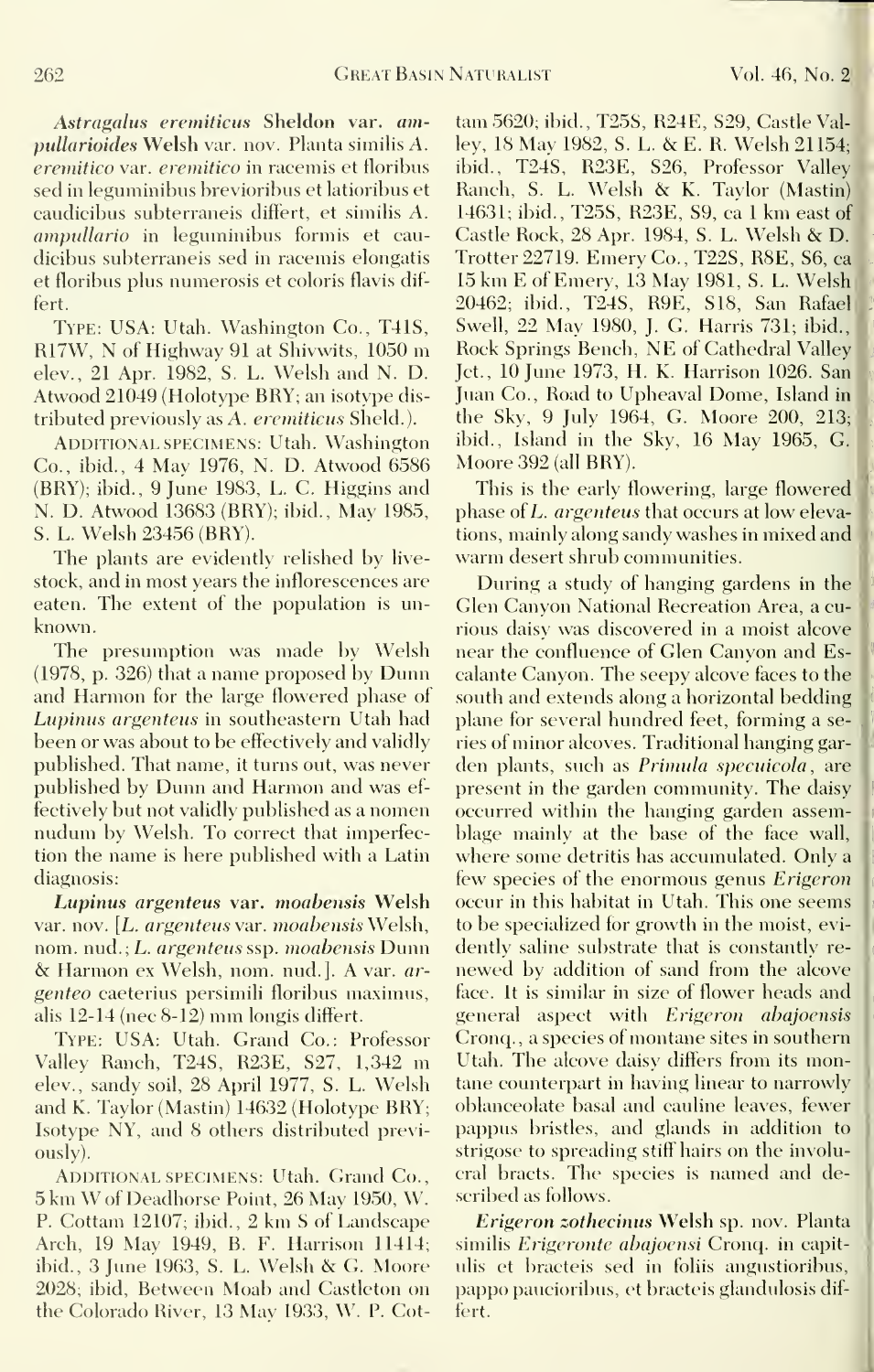Type: USA: Utah. KaneCo., T40S, R91/2E, S36, GCNRA, Lake Powell, N Escalante hanging gardens, ca 1,140 m elev., Navajo Sandstone, 29 May 1983, S. L. Welsh 22115 (Holotype BRY; 5 isotypes to be distributed).

ADDITIONAL SPECIMENS: Utah. Kane Co., same locations as the type, 29 May 1983, S. L. Welsh 22128; ibid, 24 May 1984, S. L. Welsh 22860, both BRY.

In 1979 Sherel Goodrich discovered a population of *Cleomella palmerana* Jones north of Split Mountain in Uintah County, Utah. The material was routinely assigned to the species as it was understood in eastern Utah. How ever, the habit of growth and fruit characters differ from the body of the species. The raceme stands above the foliage, and the fruit is distinctly horned, resulting in fruit 8-9 mm wide, not 3-5 mm wide as in the material from south of the Uinta Basin. Because of these differences the plants are here designated as follows:

Cleomella palmerana Jones var. goodrichii Welsh var. nov. Ab. Cleomella palmerana var. *palmerana* in fructu latioribus et cornuto differt, et similis Cleomella plocasperma Wats, in fructu ambitu sed in foliis latioribus differt.

Type: USA: Uintah Co., T3S, R24E, S25, Rainbow Draw, 1,647 m elev, Morrison Formation, eroded slopes of heavy raw, vertisollike clay, soil violently effervescent with  $10\%$ HCI, with Machaeranthera venusta, Phacelia demissa, Astragalus flavus, and Atriplex corrugata, 26 May 1979, S. Goodrich 12312 (Holotype BRY; isotypes distributed previously).

On <sup>8</sup> May 1955, <sup>1</sup> collected <sup>a</sup> peculiar Arahis specimen in Little Rainbow Park, Uintah County, while doing field work for my first attempt at ecological and, as it turned out, taxonomic studies. The plant was sent to a specialist in the genus for determination prior to completion of the project in 1957. It was style to 0.5 mm long; seeds uniserially steps identified initially as A microphylla Nutt ex mm long, narrowly winged apically. identified initially as A. microphylla Nutt. ex T. & G. Subsequently, in 1976, the plant was sent again to the specialist, and this time it was determined as A. microphylla, with some features of A. fernaldiana Rollins. In May 1979, plants of a similar nature were discovered in Jones Hole, east of the initial find. The plants have been compared to both A. microphylla and A. fernaldiana, of which abundant mate-

rial is now at hand for comparison. The similarity to A. *microphylla* is superficial indeed, but it is very much like the material of the type variety of A. fernaldiana. The specimens from Rainbow Park and Jones Hole differ from the Nevada material of the type variety in having smaller flowers and from the species in having narrower siliques and shorter styles. The plants in question are separated from A. fernaldiana geographically by the width of Utah. They are named as follows:

Arabis vivariensis Welsh sp. nov. Planta persimilis Arabe fernaldiana Rollins sensu lato, differt in stylis brevioribus (0.5 nee <sup>1</sup>mm), floribus parvioribus [prater var. sty losam (Wats.) Rollins], et siliquis angustioribus (1-1.5 nee 1.5-2 mm).

Plants perennial, forming mats or carpets to <sup>1</sup> m wide or more, the caudex branches bearing marcescent leaf bases, the branches of several seasons evident back from the branch ends, horizontally spreading to decumbent, finally erect and bearing flowering stems of the season or terminating in leafy rosettes, the flowering stems mainly 8-32 cm tall, puberulent with minute dendritic trichomes or glabrous above; basal leaves and those of the innovations 0.7-3 cm long, 1.2-4 mm wide, oblanceolate to elliptic, the blade tapering to a long, slender petiole, green to gray, pubescent overall with minute dendritic hairs, acute; cauline leaves 3-13 mm long, 1-2.5 mm wide, oblong to lanceolate or lance subulate, puberulent to glabrous, much re duced upward; pedicels ascending to erect, 5-15 mm long in fruit, glabrous or minutely puberulent; sepals 2.5-4.5 mm long, the outer pair gilibous at the base, the inner ones less so, commonly purplish, glabrous to puberulent; petals 7-9 mm long, tapering to <sup>a</sup> basal claw, purplish; siliques 3-7 cm long, 1-1.5 mm wide, glabrous, nerved at the base, erect-as cending, typically curved or contorted, the style to  $0.5$  mm long; seeds uniseriate, ca  $1.2$ 

Type: USA: Utah. Uintah Co., T3S, R25E, SI, Jones Hole, National Fish Hatchery, 1,830 m, sandy calcareous gravel, Morgan Formation, <sup>16</sup> May 1979, S. L. Welsh & E. C. Neese 18341 (Holotype BRY; 10 isotypes to be distributed).

ADDITIONAL SPECIMENS: Utah. Uintah County, Little Rainbow Park, Dinosaur Na